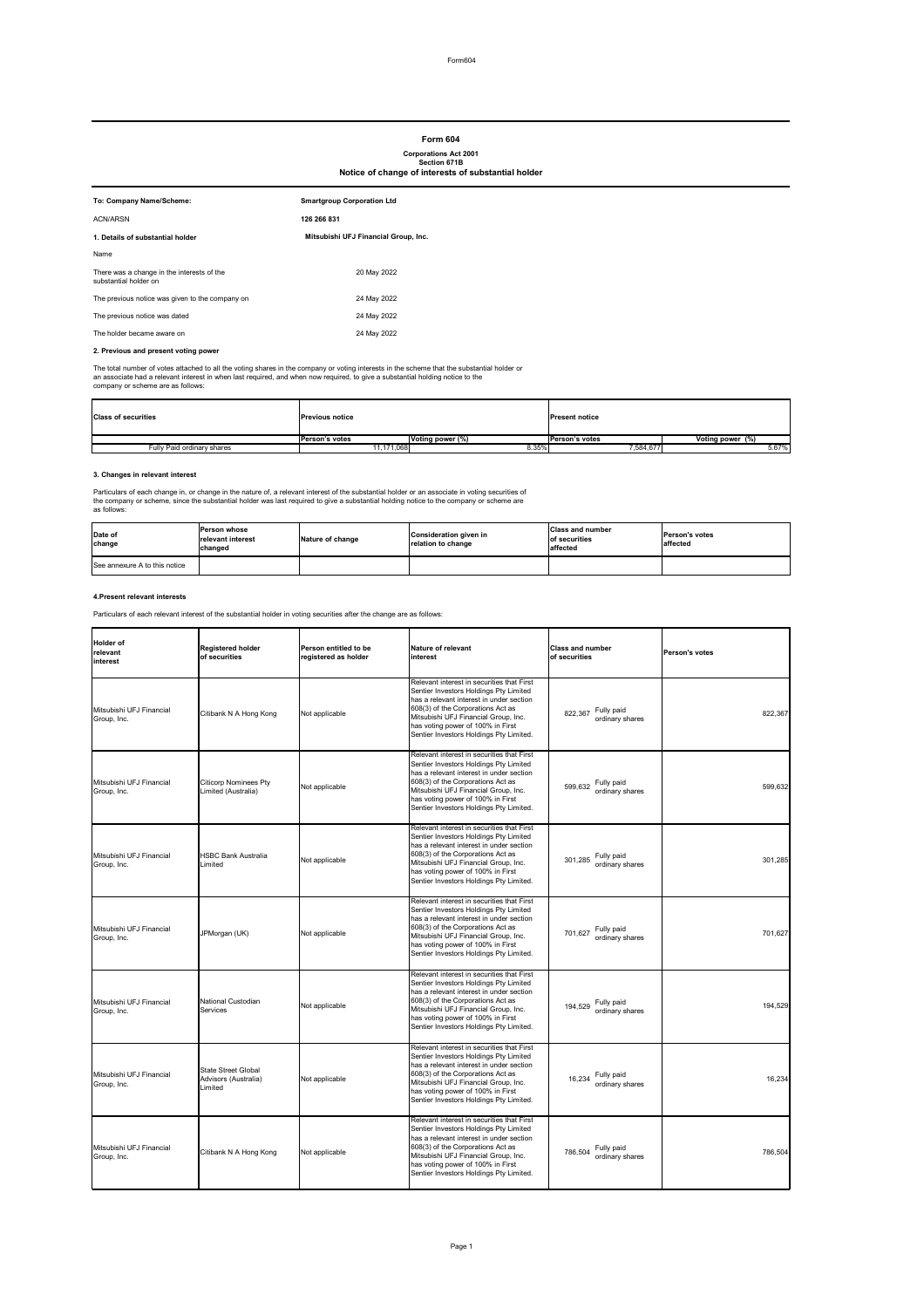| Form <sub>604</sub> |  |
|---------------------|--|
|---------------------|--|

# **5. Changes in association**

The persons who have become associates of, ceased to be associates of, or have changed the nature of their association with, the substantial holder in relation to voting interests in the company or scheme are as follows:

### **6. Addresses**

The addresses of persons named in this form are as follows:

Dated 25 May 2022

Kenji Takase

Authorised signatory

**Signature**

Whip Taker

| Mitsubishi UFJ Financial<br>Group, Inc. | <b>Citicorp Nominees Pty</b><br>Limited (Australia)             | Not applicable | Relevant interest in securities that First<br>Sentier Investors Holdings Pty Limited<br>has a relevant interest in under section<br>608(3) of the Corporations Act as<br>Mitsubishi UFJ Financial Group, Inc.                                                                                 | 1,861,408 Fully paid<br>ordinary shares  | 1,861,408 |
|-----------------------------------------|-----------------------------------------------------------------|----------------|-----------------------------------------------------------------------------------------------------------------------------------------------------------------------------------------------------------------------------------------------------------------------------------------------|------------------------------------------|-----------|
|                                         |                                                                 |                | has voting power of 100% in First<br>Sentier Investors Holdings Pty Limited.                                                                                                                                                                                                                  |                                          |           |
| Mitsubishi UFJ Financial<br>Group, Inc. | Northern Trust Company                                          | Not applicable | Relevant interest in securities that First<br>Sentier Investors Holdings Pty Limited<br>has a relevant interest in under section<br>608(3) of the Corporations Act as<br>Mitsubishi UFJ Financial Group, Inc.<br>has voting power of 100% in First<br>Sentier Investors Holdings Pty Limited. | 511,918 Fully paid<br>ordinary shares    | 511,918   |
| Mitsubishi UFJ Financial<br>Group, Inc. | <b>State Street Global</b><br>Advisors (Australia)<br>Limited   | Not applicable | Relevant interest in securities that First<br>Sentier Investors Holdings Pty Limited<br>has a relevant interest in under section<br>608(3) of the Corporations Act as<br>Mitsubishi UFJ Financial Group, Inc.<br>has voting power of 100% in First<br>Sentier Investors Holdings Pty Limited. | Fully paid<br>444,687<br>ordinary shares | 444,687   |
| Mitsubishi UFJ Financial<br>Group, Inc. | <b>HSBC Custody Nominees</b><br>(Australia) Limited             | Not applicable | Relevant interest in securities that<br>Morgan Stanley has a relevant interest<br>in under section 608(3) of the<br>Corporations Act as Mitsubishi UFJ<br>Financial Group, Inc. has voting power<br>of over 20% in Morgan Stanley.                                                            | Fully paid<br>94,063<br>ordinary shares  | 94,063    |
| Mitsubishi UFJ Financial<br>Group, Inc. | <b>HSBC Custody Nominees</b><br>(Australia) Limited             | Not applicable | Relevant interest in securities that<br>Morgan Stanley has a relevant interest<br>in under section 608(3) of the<br>Corporations Act as Mitsubishi UFJ<br>Financial Group, Inc. has voting power<br>of over 20% in Morgan Stanley.                                                            | Fully paid<br>529,661<br>ordinary shares | 529,661   |
| Mitsubishi UFJ Financial<br>Group, Inc. | Morgan Stanley Australia<br>Securities (Nominee) Pty<br>Limited | Not applicable | Relevant interest in securities that<br>Morgan Stanley has a relevant interest<br>in under section 608(3) of the<br>Corporations Act as Mitsubishi UFJ<br>Financial Group, Inc. has voting power<br>of over 20% in Morgan Stanley.                                                            | Fully paid<br>583,654<br>ordinary shares | 583,654   |
| Mitsubishi UFJ Financial<br>Group, Inc. | <b>HSBC Custody Nominees</b><br>(Australia) Limited             | Not applicable | Relevant interest in securities that<br>Morgan Stanley has a relevant interest<br>in under section 608(3) of the<br>Corporations Act as Mitsubishi UFJ<br>Financial Group, Inc. has voting power<br>of over 20% in Morgan Stanley.                                                            | Fully paid<br>584<br>ordinary shares     | 584       |
| Mitsubishi UFJ Financial<br>Group, Inc. | Unknown                                                         | Not applicable | Relevant interest in securities that<br>Morgan Stanley has a relevant interest<br>in under section 608(3) of the<br>Corporations Act as Mitsubishi UFJ<br>Financial Group, Inc. has voting power<br>of over 20% in Morgan Stanley.                                                            | Fully paid<br>136,524<br>ordinary shares | 136,524   |

| Name and ACN/ARSN (if applicable) | Nature of association |
|-----------------------------------|-----------------------|
| Not applicable                    |                       |

| Name                                                           | Address                                                                                                                                              |
|----------------------------------------------------------------|------------------------------------------------------------------------------------------------------------------------------------------------------|
| <b>Mitsubis</b><br>Group<br>Linanaia<br>. Inc.<br>niar<br>ныаі | $^{\prime}$ ባ0-83 $\overline{30}$ , Japan<br>. Chivoda<br><sup>1</sup> Marunouch <sub>1</sub> ,<br>Tokvo<br>.<br>$\mathbb{Z}$ – $\mathbb{Z}$<br>1-KL |

|  | r 20% in Morgan Stanlev.<br>lot over |  |
|--|--------------------------------------|--|
|  |                                      |  |
|  |                                      |  |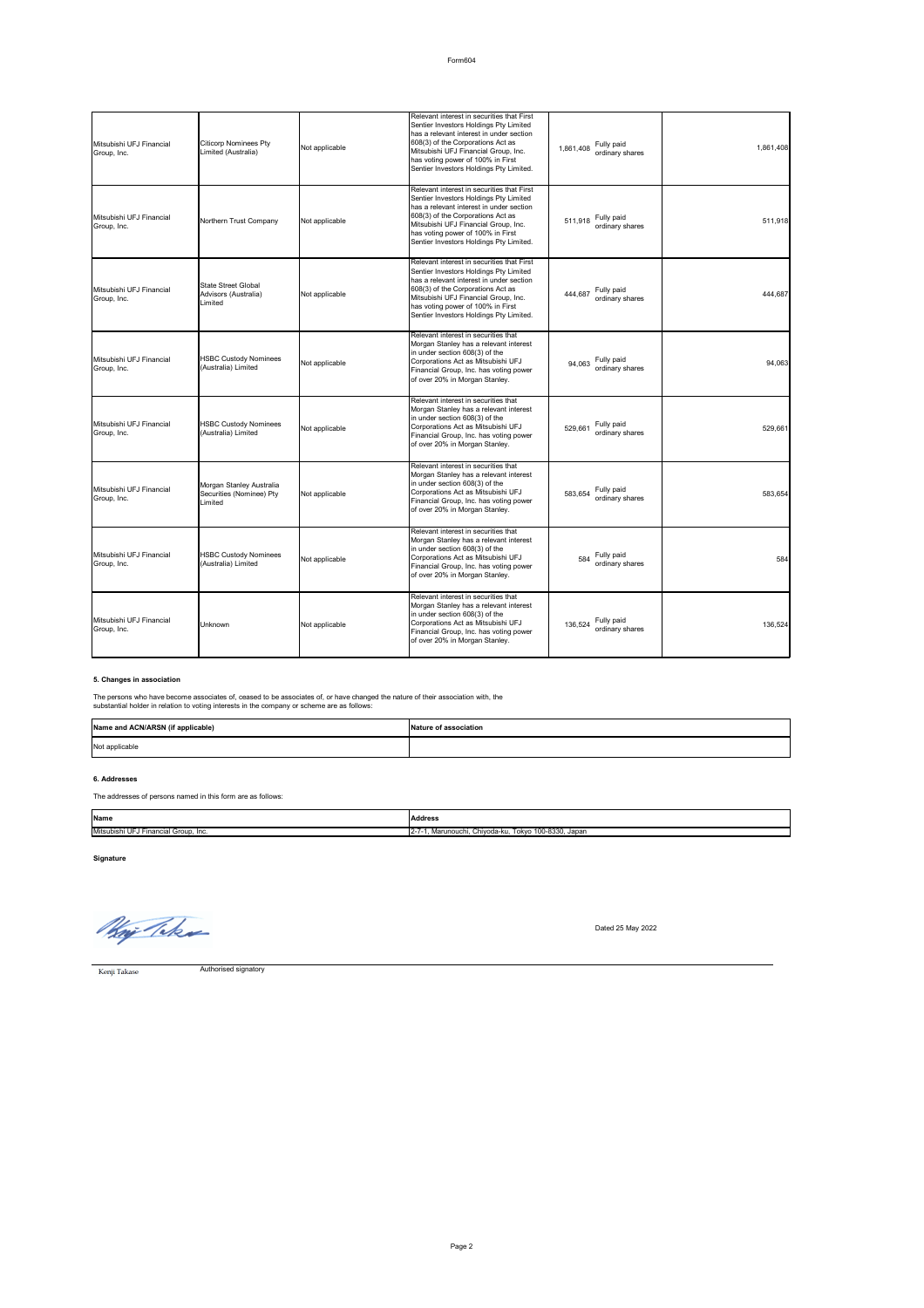#### AnnexureA

This is annexure A of 3 pages referred to in Form 604, Notice of change of interest of substantial holder dated 25 May 2022

Hay Take

Kenji Takase

Authorised signatory Dated 25 May 2022

| Date of change | Person whose relevant interest<br>changed | Nature of change                                                    | <b>Consideration given in</b><br>relation to change | <b>Class and number of</b><br>securities affected | <b>Person's</b><br>votes<br>affected |
|----------------|-------------------------------------------|---------------------------------------------------------------------|-----------------------------------------------------|---------------------------------------------------|--------------------------------------|
| 20/05/2022     | Mitsubishi UFJ Financial Group, Inc.      | Purchase of securities by an entity<br>controlled by Morgan Stanley | 16.67                                               | 2 Ordinary Shares                                 | $\overline{2}$                       |
| 20/05/2022     | Mitsubishi UFJ Financial Group, Inc.      | Purchase of securities by an entity<br>controlled by Morgan Stanley | 4,970.64                                            | 596 Ordinary Shares                               | 596                                  |
| 20/05/2022     | Mitsubishi UFJ Financial Group, Inc.      | Purchase of securities by an entity<br>controlled by Morgan Stanley | 7,885.00                                            | 950 Ordinary Shares                               | 950                                  |
| 20/05/2022     | Mitsubishi UFJ Financial Group, Inc.      | Purchase of securities by an entity<br>controlled by Morgan Stanley | 1,851.48                                            | 222 Ordinary Shares                               | 222                                  |
| 20/05/2022     | Mitsubishi UFJ Financial Group, Inc.      | Purchase of securities by an entity<br>controlled by Morgan Stanley | 1,109.22                                            | 133 Ordinary Shares                               | 133                                  |
| 20/05/2022     | Mitsubishi UFJ Financial Group, Inc.      | Purchase of securities by an entity<br>controlled by Morgan Stanley | 10,187.59                                           | 1,223 Ordinary Shares                             | 1,223                                |
| 20/05/2022     | Mitsubishi UFJ Financial Group, Inc.      | Purchase of securities by an entity<br>controlled by Morgan Stanley | 3,117.04                                            | 376 Ordinary Shares                               | 376                                  |
| 20/05/2022     | Mitsubishi UFJ Financial Group, Inc.      | Purchase of securities by an entity<br>controlled by Morgan Stanley | 4,014.02                                            | 479 Ordinary Shares                               | 479                                  |
| 20/05/2022     | Mitsubishi UFJ Financial Group, Inc.      | Purchase of securities by an entity<br>controlled by Morgan Stanley | 3,894.78                                            | 467 Ordinary Shares                               | 467                                  |
| 20/05/2022     | Mitsubishi UFJ Financial Group, Inc.      | Purchase of securities by an entity<br>controlled by Morgan Stanley | 2,760.57                                            | 333 Ordinary Shares                               | 333                                  |
| 20/05/2022     | Mitsubishi UFJ Financial Group, Inc.      | Purchase of securities by an entity<br>controlled by Morgan Stanley | 1,141.26                                            | 138 Ordinary Shares                               | 138                                  |
| 20/05/2022     | Mitsubishi UFJ Financial Group, Inc.      | Purchase of securities by an entity<br>controlled by Morgan Stanley | 1,996.80                                            | 240 Ordinary Shares                               | 240                                  |
| 20/05/2022     | Mitsubishi UFJ Financial Group, Inc.      | Purchase of securities by an entity<br>controlled by Morgan Stanley | 777.38                                              | 94 Ordinary Shares                                | 94                                   |
| 20/05/2022     | Mitsubishi UFJ Financial Group, Inc.      | Purchase of securities by an entity<br>controlled by Morgan Stanley | 3,519.00                                            | 425 Ordinary Shares                               | 425                                  |
| 20/05/2022     | Mitsubishi UFJ Financial Group, Inc.      | Purchase of securities by an entity<br>controlled by Morgan Stanley | 1,083.37                                            | 131 Ordinary Shares                               | 131                                  |
| 20/05/2022     | Mitsubishi UFJ Financial Group, Inc.      | Purchase of securities by an entity<br>controlled by Morgan Stanley | 25.04                                               | 3 Ordinary Shares                                 | 3                                    |
| 20/05/2022     | Mitsubishi UFJ Financial Group, Inc.      | Purchase of securities by an entity<br>controlled by Morgan Stanley | 1,217.16                                            | 147 Ordinary Shares                               | 147                                  |
| 20/05/2022     | Mitsubishi UFJ Financial Group, Inc.      | Purchase of securities by an entity<br>controlled by Morgan Stanley | 1,077.15                                            | 129 Ordinary Shares                               | 129                                  |
| 20/05/2022     | Mitsubishi UFJ Financial Group, Inc.      | Purchase of securities by an entity<br>controlled by Morgan Stanley | 1,081.60                                            | 130 Ordinary Shares                               | 130                                  |
| 20/05/2022     | Mitsubishi UFJ Financial Group, Inc.      | Purchase of securities by an entity<br>controlled by Morgan Stanley | 3,620.98                                            | 436 Ordinary Shares                               | 436                                  |
| 20/05/2022     | Mitsubishi UFJ Financial Group, Inc.      | Purchase of securities by an entity                                 | 518.94                                              | 62 Ordinary Shares                                | 62                                   |
| 20/05/2022     | Mitsubishi UFJ Financial Group, Inc.      | controlled by Morgan Stanley<br>Purchase of securities by an entity | 1,856.96                                            | 224 Ordinary Shares                               | 224                                  |
| 20/05/2022     | Mitsubishi UFJ Financial Group, Inc.      | controlled by Morgan Stanley<br>Purchase of securities by an entity | 3,963.87                                            | 477 Ordinary Shares                               | 477                                  |
| 20/05/2022     | Mitsubishi UFJ Financial Group, Inc.      | controlled by Morgan Stanley<br>Purchase of securities by an entity | 398.64                                              | 48 Ordinary Shares                                | 48                                   |
| 20/05/2022     | Mitsubishi UFJ Financial Group, Inc.      | controlled by Morgan Stanley<br>Purchase of securities by an entity | 3,361.02                                            | 403 Ordinary Shares                               | 403                                  |
| 20/05/2022     | Mitsubishi UFJ Financial Group, Inc.      | controlled by Morgan Stanley<br>Purchase of securities by an entity | 4,931.36                                            | 592 Ordinary Shares                               | 592                                  |
| 20/05/2022     | Mitsubishi UFJ Financial Group, Inc.      | controlled by Morgan Stanley<br>Purchase of securities by an entity | 850.78                                              | 103 Ordinary Shares                               | 103                                  |
| 20/05/2022     | Mitsubishi UFJ Financial Group, Inc.      | controlled by Morgan Stanley<br>Purchase of securities by an entity | 2,928.64                                            | 352 Ordinary Shares                               | 352                                  |
| 20/05/2022     | Mitsubishi UFJ Financial Group, Inc.      | controlled by Morgan Stanley<br>Purchase of securities by an entity | 7,038.85                                            | 845 Ordinary Shares                               | 845                                  |
| 20/05/2022     | Mitsubishi UFJ Financial Group, Inc.      | controlled by Morgan Stanley<br>Purchase of securities by an entity | 618.64                                              | 74 Ordinary Shares                                | 74                                   |
| 20/05/2022     | Mitsubishi UFJ Financial Group, Inc.      | controlled by Morgan Stanley<br>Purchase of securities by an entity | 1,399.32                                            | 169 Ordinary Shares                               | 169                                  |
| 20/05/2022     | Mitsubishi UFJ Financial Group, Inc.      | controlled by Morgan Stanley<br>Purchase of securities by an entity | 5,091.84                                            | 612 Ordinary Shares                               | 612                                  |
| 20/05/2022     | Mitsubishi UFJ Financial Group, Inc.      | controlled by Morgan Stanley<br>Purchase of securities by an entity | 4,495.71                                            | 541 Ordinary Shares                               | 541                                  |
| 20/05/2022     | Mitsubishi UFJ Financial Group, Inc.      | controlled by Morgan Stanley<br>Purchase of securities by an entity | 16.62                                               | 2 Ordinary Shares                                 | $2^{\circ}$                          |
| 20/05/2022     | Mitsubishi UFJ Financial Group, Inc.      | controlled by Morgan Stanley<br>Purchase of securities by an entity | 7,655.27                                            | 919 Ordinary Shares                               | 919                                  |
| 20/05/2022     | Mitsubishi UFJ Financial Group, Inc.      | controlled by Morgan Stanley<br>Purchase of securities by an entity | 124.58                                              | 15 Ordinary Shares                                | 15                                   |
|                |                                           | controlled by Morgan Stanley                                        |                                                     |                                                   |                                      |

#### **Annexure A**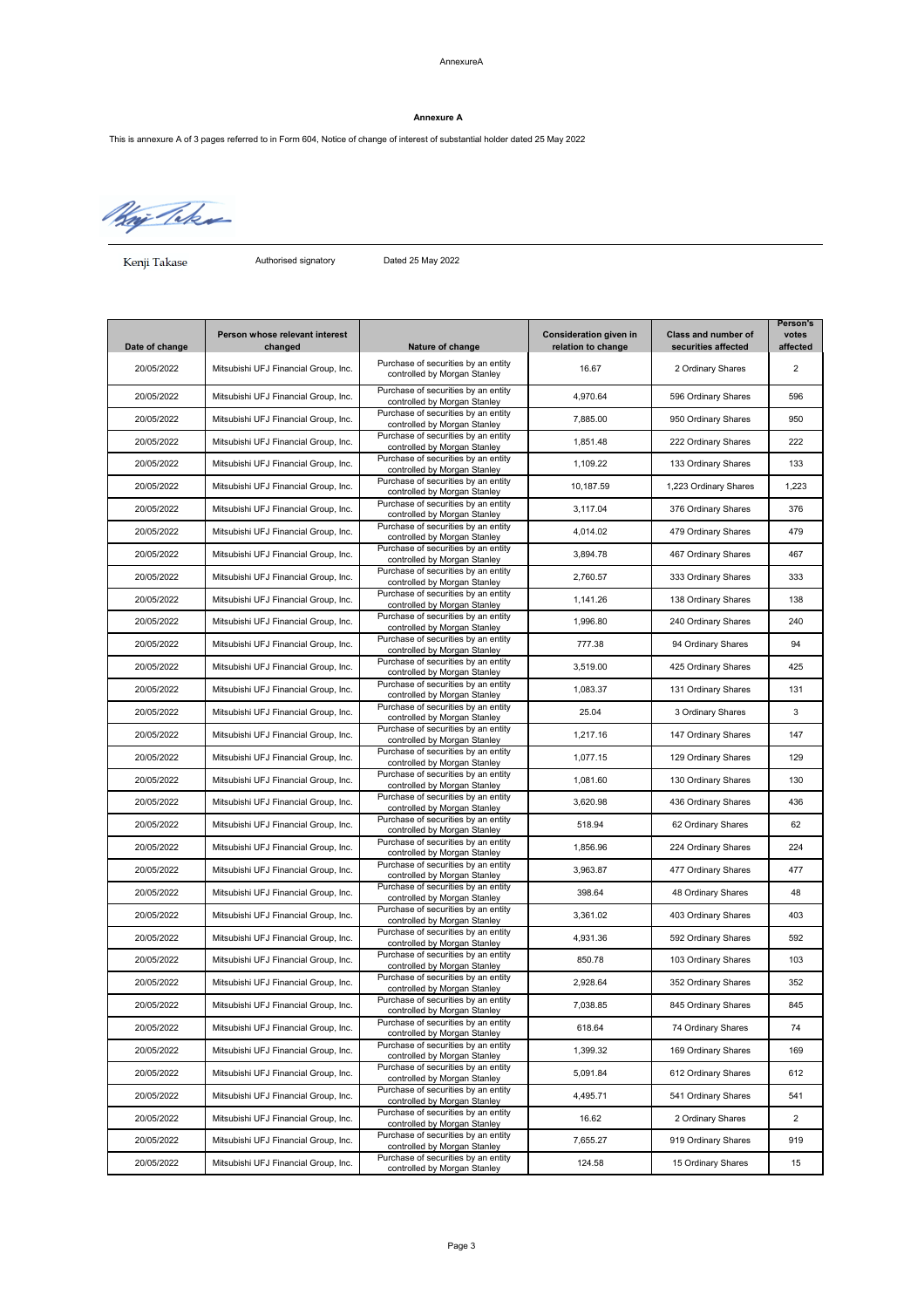#### AnnexureA

| 20/05/2022 | Mitsubishi UFJ Financial Group, Inc. | Purchase of securities by an entity<br>controlled by Morgan Stanley | 4,841.36   | 584 Ordinary Shares    | 584    |
|------------|--------------------------------------|---------------------------------------------------------------------|------------|------------------------|--------|
| 20/05/2022 | Mitsubishi UFJ Financial Group, Inc. | Purchase of securities by an entity<br>controlled by Morgan Stanley | 2,238.30   | 270 Ordinary Shares    | 270    |
| 20/05/2022 | Mitsubishi UFJ Financial Group, Inc. | Purchase of securities by an entity<br>controlled by Morgan Stanley | 99.12      | 12 Ordinary Shares     | 12     |
| 20/05/2022 | Mitsubishi UFJ Financial Group, Inc. | Purchase of securities by an entity<br>controlled by Morgan Stanley | 526.05     | 63 Ordinary Shares     | 63     |
| 20/05/2022 | Mitsubishi UFJ Financial Group, Inc. | Purchase of securities by an entity<br>controlled by Morgan Stanley | 540.8      | 65 Ordinary Shares     | 65     |
| 20/05/2022 | Mitsubishi UFJ Financial Group, Inc. | Purchase of securities by an entity<br>controlled by Morgan Stanley | 2,276.94   | 274 Ordinary Shares    | 274    |
| 20/05/2022 | Mitsubishi UFJ Financial Group, Inc. | Purchase of securities by an entity<br>controlled by Morgan Stanley | 10,117.70  | 1,219 Ordinary Shares  | 1,219  |
| 20/05/2022 | Mitsubishi UFJ Financial Group, Inc. | Purchase of securities by an entity<br>controlled by Morgan Stanley | 41.45      | 5 Ordinary Shares      | 5      |
| 20/05/2022 | Mitsubishi UFJ Financial Group, Inc. | Purchase of securities by an entity<br>controlled by Morgan Stanley | 638.4      | 76 Ordinary Shares     | 76     |
| 20/05/2022 | Mitsubishi UFJ Financial Group, Inc. | Purchase of securities by an entity<br>controlled by Morgan Stanley | 834        | 100 Ordinary Shares    | 100    |
| 20/05/2022 | Mitsubishi UFJ Financial Group, Inc. | Purchase of securities by an entity<br>controlled by Morgan Stanley | 131,730.62 | 15,814 Ordinary Shares | 15,814 |
| 20/05/2022 | Mitsubishi UFJ Financial Group, Inc. | Purchase of securities by an entity<br>controlled by Morgan Stanley | 7,196.10   | 867 Ordinary Shares    | 867    |
| 20/05/2022 | Mitsubishi UFJ Financial Group, Inc. | Purchase of securities by an entity<br>controlled by Morgan Stanley | 5,539.45   | 665 Ordinary Shares    | 665    |
| 20/05/2022 | Mitsubishi UFJ Financial Group, Inc. | Purchase of securities by an entity<br>controlled by Morgan Stanley | 9,041.28   | 1,088 Ordinary Shares  | 1,088  |
| 20/05/2022 | Mitsubishi UFJ Financial Group, Inc. | Purchase of securities by an entity<br>controlled by Morgan Stanley | 6,947.10   | 837 Ordinary Shares    | 837    |
| 20/05/2022 | Mitsubishi UFJ Financial Group, Inc. | Purchase of securities by an entity<br>controlled by Morgan Stanley | 2,443.14   | 294 Ordinary Shares    | 294    |
| 20/05/2022 | Mitsubishi UFJ Financial Group, Inc. | Purchase of securities by an entity<br>controlled by Morgan Stanley | 2,436.70   | 295 Ordinary Shares    | 295    |
| 20/05/2022 | Mitsubishi UFJ Financial Group, Inc. | Purchase of securities by an entity<br>controlled by Morgan Stanley | 1,309.82   | 158 Ordinary Shares    | 158    |
| 20/05/2022 | Mitsubishi UFJ Financial Group, Inc. | Purchase of securities by an entity<br>controlled by Morgan Stanley | 31,612.35  | 3,795 Ordinary Shares  | 3,795  |
| 20/05/2022 | Mitsubishi UFJ Financial Group, Inc. | Purchase of securities by an entity<br>controlled by Morgan Stanley | 1,134.36   | 137 Ordinary Shares    | 137    |
| 20/05/2022 | Mitsubishi UFJ Financial Group, Inc. | Purchase of securities by an entity<br>controlled by Morgan Stanley | 2,329.65   | 279 Ordinary Shares    | 279    |
| 20/05/2022 | Mitsubishi UFJ Financial Group, Inc. | Purchase of securities by an entity<br>controlled by Morgan Stanley | 50.01      | 6 Ordinary Shares      | 6      |
| 20/05/2022 | Mitsubishi UFJ Financial Group, Inc. | Purchase of securities by an entity<br>controlled by Morgan Stanley | 1,237.50   | 150 Ordinary Shares    | 150    |
| 20/05/2022 | Mitsubishi UFJ Financial Group, Inc. | Purchase of securities by an entity<br>controlled by Morgan Stanley | 3,323.30   | 398 Ordinary Shares    | 398    |
| 20/05/2022 | Mitsubishi UFJ Financial Group, Inc. | Purchase of securities by an entity<br>controlled by Morgan Stanley | 712.08     | 86 Ordinary Shares     | 86     |
| 20/05/2022 | Mitsubishi UFJ Financial Group, Inc. | Purchase of securities by an entity<br>controlled by Morgan Stanley | 2,221.10   | 266 Ordinary Shares    | 266    |
| 20/05/2022 | Mitsubishi UFJ Financial Group, Inc. | Purchase of securities by an entity<br>controlled by Morgan Stanley | 896.94     | 108 Ordinary Shares    | 108    |
| 20/05/2022 | Mitsubishi UFJ Financial Group, Inc. | Purchase of securities by an entity<br>controlled by Morgan Stanley | 8.31       | 1 Ordinary Shares      | 1      |
| 20/05/2022 | Mitsubishi UFJ Financial Group, Inc. | Purchase of securities by an entity<br>controlled by Morgan Stanley | 1,447.25   | 175 Ordinary Shares    | 175    |
| 20/05/2022 | Mitsubishi UFJ Financial Group, Inc. | Purchase of securities by an entity<br>controlled by Morgan Stanley | 1,727.44   | 208 Ordinary Shares    | 208    |
| 20/05/2022 | Mitsubishi UFJ Financial Group, Inc. | Purchase of securities by an entity<br>controlled by Morgan Stanley | 1,494.00   | 180 Ordinary Shares    | 180    |
| 20/05/2022 | Mitsubishi UFJ Financial Group, Inc. | Purchase of securities by an entity<br>controlled by Morgan Stanley | 24.9       | 3 Ordinary Shares      | 3      |
| 20/05/2022 | Mitsubishi UFJ Financial Group, Inc. | Purchase of securities by an entity<br>controlled by Morgan Stanley | 1,495.80   | 180 Ordinary Shares    | 180    |
| 20/05/2022 | Mitsubishi UFJ Financial Group, Inc. | Purchase of securities by an entity<br>controlled by Morgan Stanley | 1,329.86   | 161 Ordinary Shares    | 161    |
| 20/05/2022 | Mitsubishi UFJ Financial Group, Inc. | Purchase of securities by an entity<br>controlled by Morgan Stanley | 672        | 80 Ordinary Shares     | 80     |
| 20/05/2022 | Mitsubishi UFJ Financial Group, Inc. | Purchase of securities by an entity<br>controlled by Morgan Stanley | 6,756.03   | 813 Ordinary Shares    | 813    |
| 20/05/2022 | Mitsubishi UFJ Financial Group, Inc. | Purchase of securities by an entity<br>controlled by Morgan Stanley | 7,753.23   | 933 Ordinary Shares    | 933    |
| 20/05/2022 | Mitsubishi UFJ Financial Group, Inc. | Purchase of securities by an entity<br>controlled by Morgan Stanley | 16,043.58  | 1,926 Ordinary Shares  | 1,926  |
| 20/05/2022 | Mitsubishi UFJ Financial Group, Inc. | Purchase of securities by an entity<br>controlled by Morgan Stanley | 1,462.02   | 177 Ordinary Shares    | 177    |
| 20/05/2022 | Mitsubishi UFJ Financial Group, Inc. | Purchase of securities by an entity<br>controlled by Morgan Stanley | 5,935.64   | 716 Ordinary Shares    | 716    |
| 20/05/2022 | Mitsubishi UFJ Financial Group, Inc. | Purchase of securities by an entity<br>controlled by Morgan Stanley | 1,344.60   | 162 Ordinary Shares    | 162    |
| 20/05/2022 | Mitsubishi UFJ Financial Group, Inc. | Purchase of securities by an entity<br>controlled by Morgan Stanley | 3,096.72   | 374 Ordinary Shares    | 374    |
| 20/05/2022 | Mitsubishi UFJ Financial Group, Inc. | Sale of securities by an entity controlled by<br>Morgan Stanley     | 640.68     | 76 Ordinary Shares     | 76     |
| 20/05/2022 | Mitsubishi UFJ Financial Group, Inc. | Sale of securities by an entity controlled by<br>Morgan Stanley     | 655.98     | 78 Ordinary Shares     | 78     |
| 20/05/2022 | Mitsubishi UFJ Financial Group, Inc. | Sale of securities by an entity controlled by<br>Morgan Stanley     | 647.57     | 77 Ordinary Shares     | 77     |
| 20/05/2022 | Mitsubishi UFJ Financial Group, Inc. | Sale of securities by an entity controlled by<br>Morgan Stanley     | 1,696.00   | 200 Ordinary Shares    | 200    |
| 20/05/2022 | Mitsubishi UFJ Financial Group, Inc. | Sale of securities by an entity controlled by<br>Morgan Stanley     | 2,218.50   | 261 Ordinary Shares    | 261    |
| 20/05/2022 | Mitsubishi UFJ Financial Group, Inc. | Sale of securities by an entity controlled by<br>Morgan Stanley     | 647.57     | 77 Ordinary Shares     | 77     |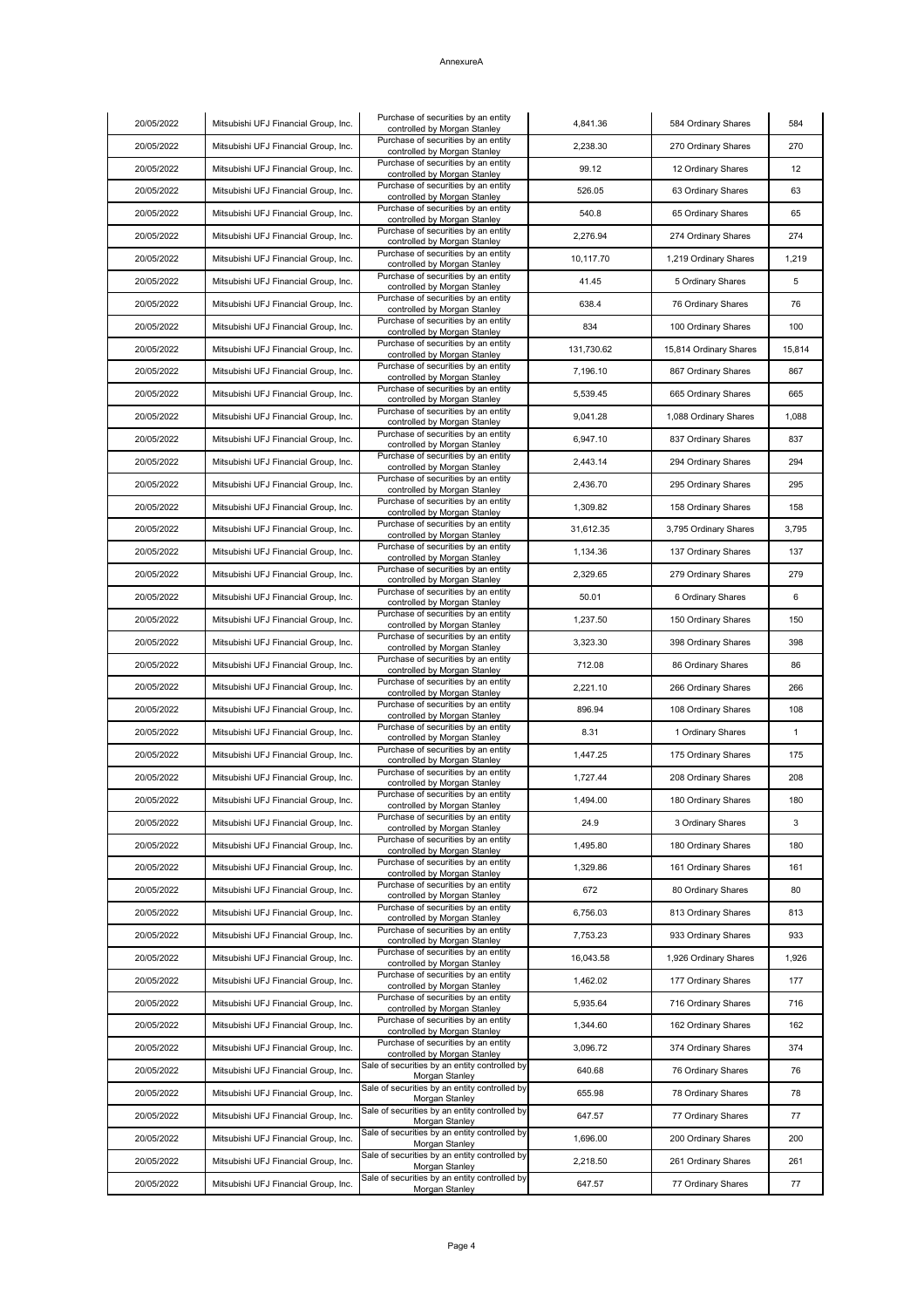#### AnnexureA

| 20/05/2022 | Mitsubishi UFJ Financial Group, Inc. | Sale of securities by an entity controlled by<br>Morgan Stanley                   | 127.05   | 15 Ordinary Shares        | 15        |
|------------|--------------------------------------|-----------------------------------------------------------------------------------|----------|---------------------------|-----------|
| 20/05/2022 | Mitsubishi UFJ Financial Group, Inc. | Sale of securities by an entity controlled by<br>Morgan Stanley                   | 580.98   | 69 Ordinary Shares        | 69        |
| 20/05/2022 | Mitsubishi UFJ Financial Group, Inc. | Sale of securities by an entity controlled by<br>Morgan Stanley                   | 9,342.41 | 1,103 Ordinary Shares     | 1,103     |
| 20/05/2022 | Mitsubishi UFJ Financial Group, Inc. | Sale of securities by an entity controlled by<br>Morgan Stanley                   | 531.09   | 63 Ordinary Shares        | 63        |
| 20/05/2022 | Mitsubishi UFJ Financial Group, Inc. | Sale of securities by an entity controlled by<br>Morgan Stanley                   | 246.5    | 29 Ordinary Shares        | 29        |
| 20/05/2022 | Mitsubishi UFJ Financial Group, Inc. | Sale of securities by an entity controlled by<br>Morgan Stanley                   | 949.2    | 113 Ordinary Shares       | 113       |
| 20/05/2022 | Mitsubishi UFJ Financial Group, Inc. | Sale of securities by an entity controlled by<br>Morgan Stanley                   | 496.78   | 59 Ordinary Shares        | 59        |
| 20/05/2022 | Mitsubishi UFJ Financial Group, Inc. | Sale of securities by an entity controlled by<br>Morgan Stanley                   | 1,468.56 | 174 Ordinary Shares       | 174       |
| 20/05/2022 | Mitsubishi UFJ Financial Group, Inc. | Sale of securities by an entity controlled by<br>Morgan Stanley                   | 741.84   | 88 Ordinary Shares        | 88        |
| 20/05/2022 | Mitsubishi UFJ Financial Group, Inc. | Sale of securities by an entity controlled by<br>Morgan Stanley                   | 306      | 36 Ordinary Shares        | 36        |
| 20/05/2022 | Mitsubishi UFJ Financial Group, Inc. | Collateral returned by an entity controlled<br>by Morgan Stanley - see Annexure B | N/A      | 3,629,949 Ordinary Shares | 3,629,949 |